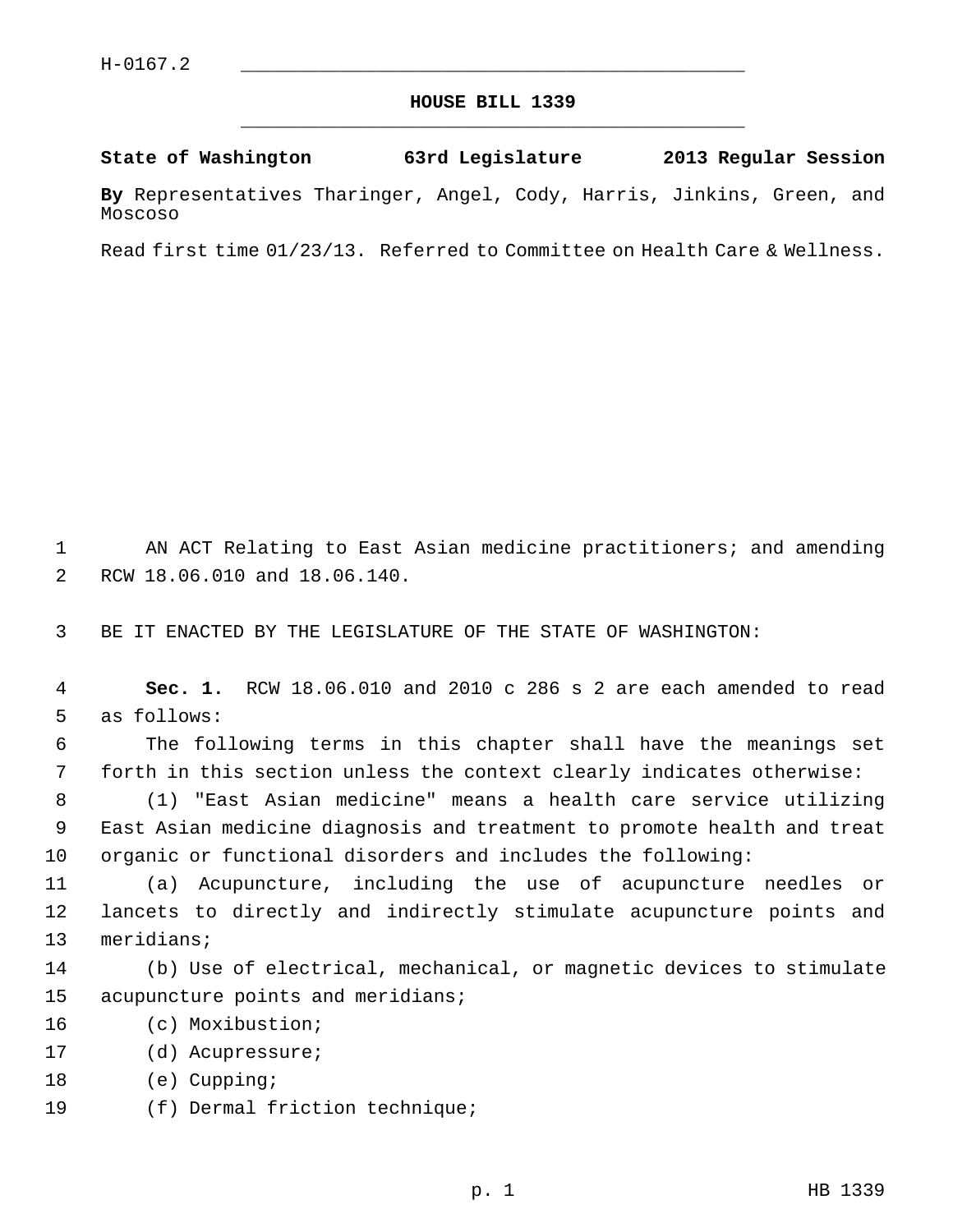- 1 (g) Infra-red;
- 2 (h) Sonopuncture;

3 (i) Laserpuncture;

4 (j) Point injection therapy (aquapuncture);

 5 (k) Dietary advice and health education based on East Asian medical 6 theory, including the recommendation and sale of herbs, vitamins, 7 minerals, and dietary and nutritional supplements;

8 (1) Breathing, relaxation, and East Asian exercise techniques;

9 (m) Qi gong;

10 (n) East Asian massage, reflexology, and Tui na, which is a method 11 of East Asian bodywork, characterized by the kneading, pressing, 12 rolling, shaking, and stretching of the body and does not include 13 spinal manipulation; and

14 (o) Superficial heat and cold therapies.

15 (2) "East Asian medicine practitioner" means a person licensed 16 under this chapter.

17 (3) "Department" means the department of health.

18 (4) "Secretary" means the secretary of health or the secretary's 19 designee.

20 Nothing in this chapter requires individuals to be licensed as an 21 East Asian medicine practitioner in order to provide the techniques and 22 services in subsection  $(1)(k)$  through  $(0)$  of this section or to sell 23 herbal products.

24 **Sec. 2.** RCW 18.06.140 and 2010 c 286 s 9 are each amended to read 25 as follows:

26 (1) ((Every person licensed under this chapter shall develop a 27 written plan for consultation, emergency transfer, and referral to other health care practitioners operating within the scope of their authorized practices. The written plan shall be submitted with the initial application for licensure as well as annually thereafter with 31 the license renewal fee to the department. The department may withhold licensure or renewal of licensure if the plan fails to meet the standards contained in rules adopted by the secretary.

 $(2)$ )) When a person licensed under this chapter sees patients with 35 potentially serious disorders such as cardiac conditions, acute 36 abdominal symptoms, and such other conditions, the practitioner shall 37 immediately request a consultation or recent written diagnosis from a